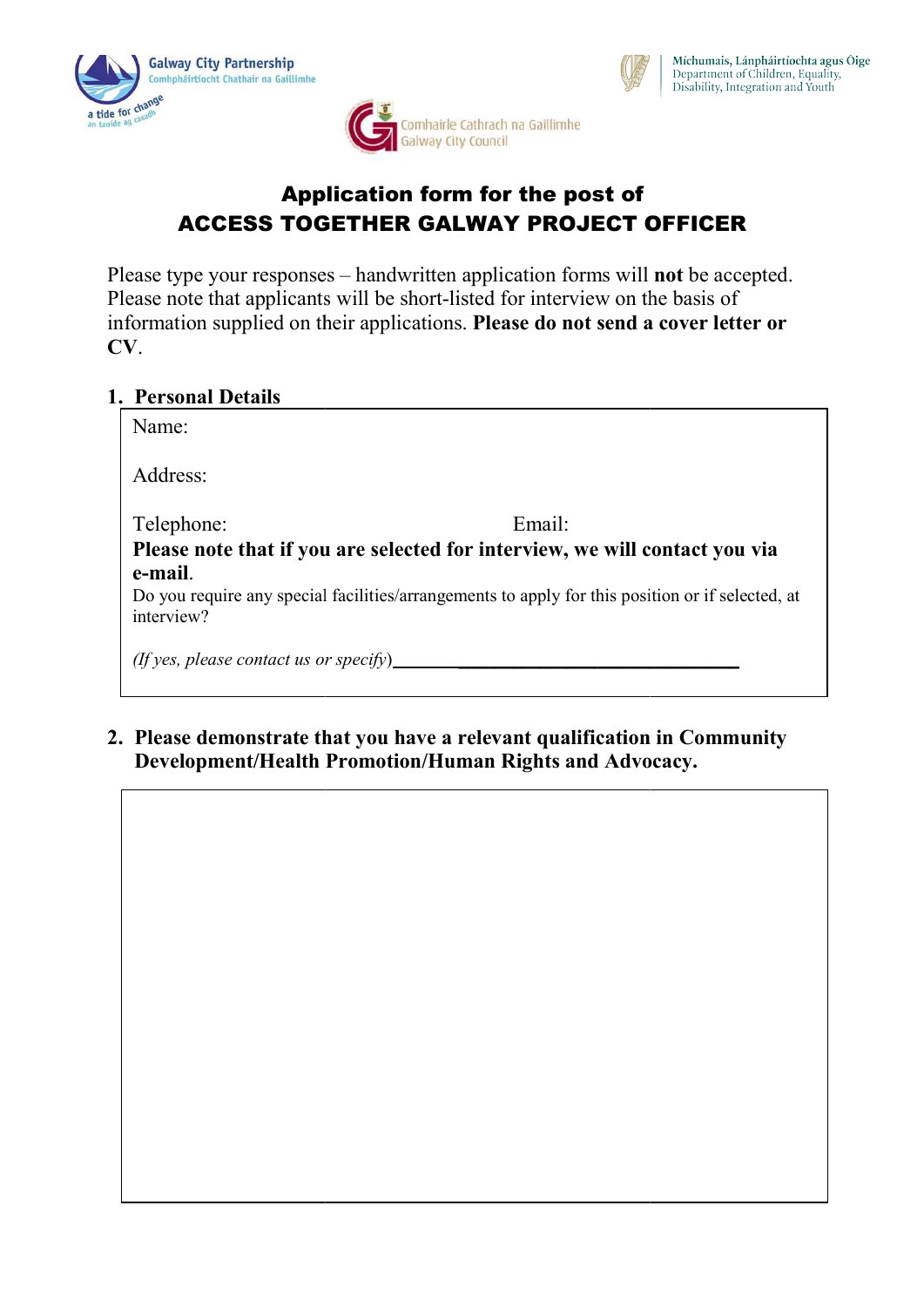





3. Demonstrate that you have a minimum of 12 months' practical experience in Community Development/Health Promotion/Human Rights and Development/Health Promotion/Human Rights and Advocacy with a focus on working with disabled people. nmunity Development/Health Promotion/Human Rights and<br>ecy with a focus on working with disabled people.<br>According the demonstrate your knowledge of national and international<br>demonstrate your knowledge of national and inte

 $4.4.$  Why do you want to be a Women's Development Worker with the Galways Development Worker with the Galways Development Worker with the Galways Development Worker with the Galways Development Worker with the Galways De

. Why do you want to be a Women's Development Worker with the Galways Development  $\mathcal{A}$ 

4. Please demonstrate your knowledge of national and international legislation for disabled people and national building regulations.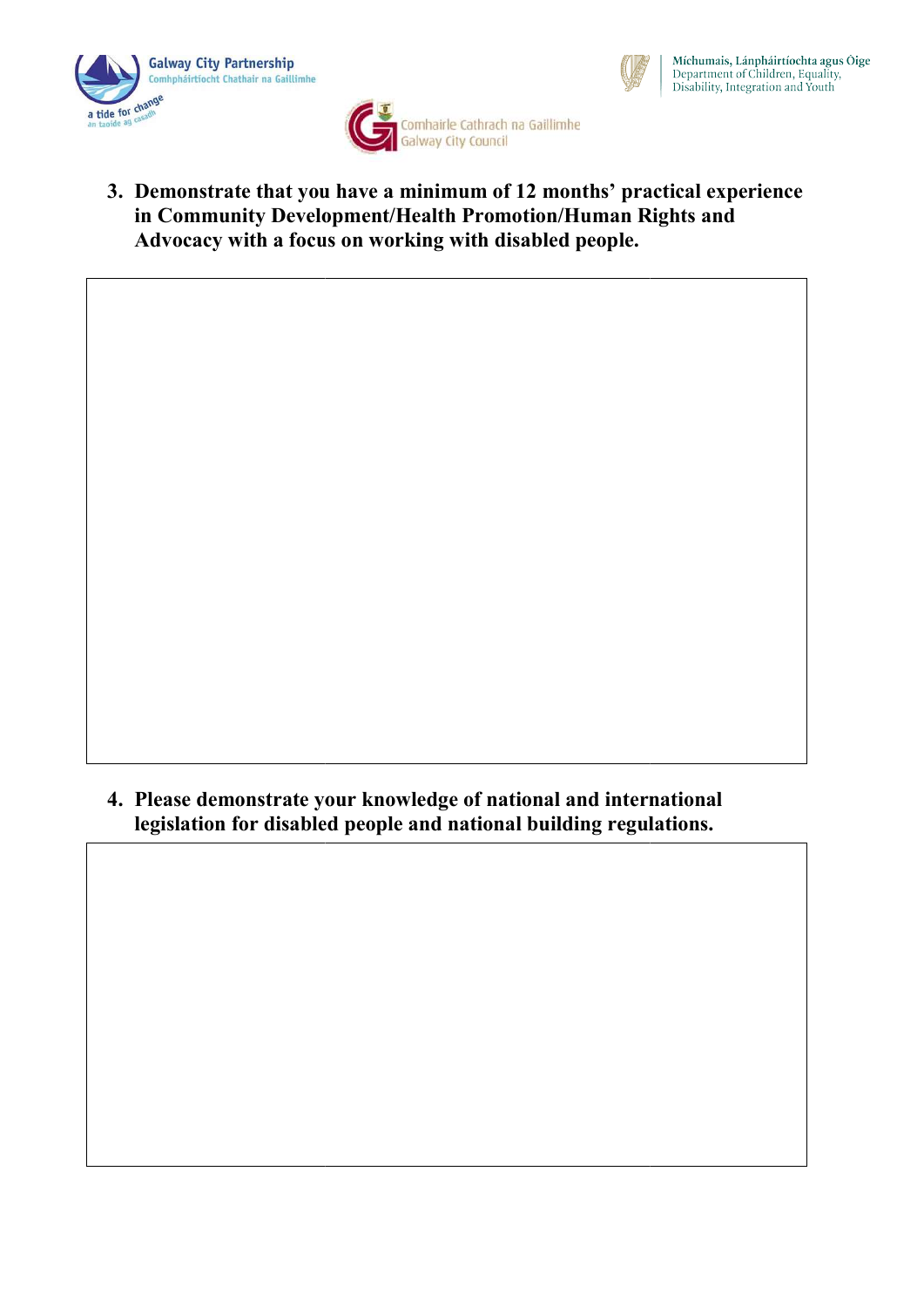





## 6. Please demonstrate your ability and experience in delivering training.

7. State your experience and ability in relation to file management

7. State your experience and ability in relation to file management,

demonstrating your level of computer literation of computer literations of computer literacy in the computation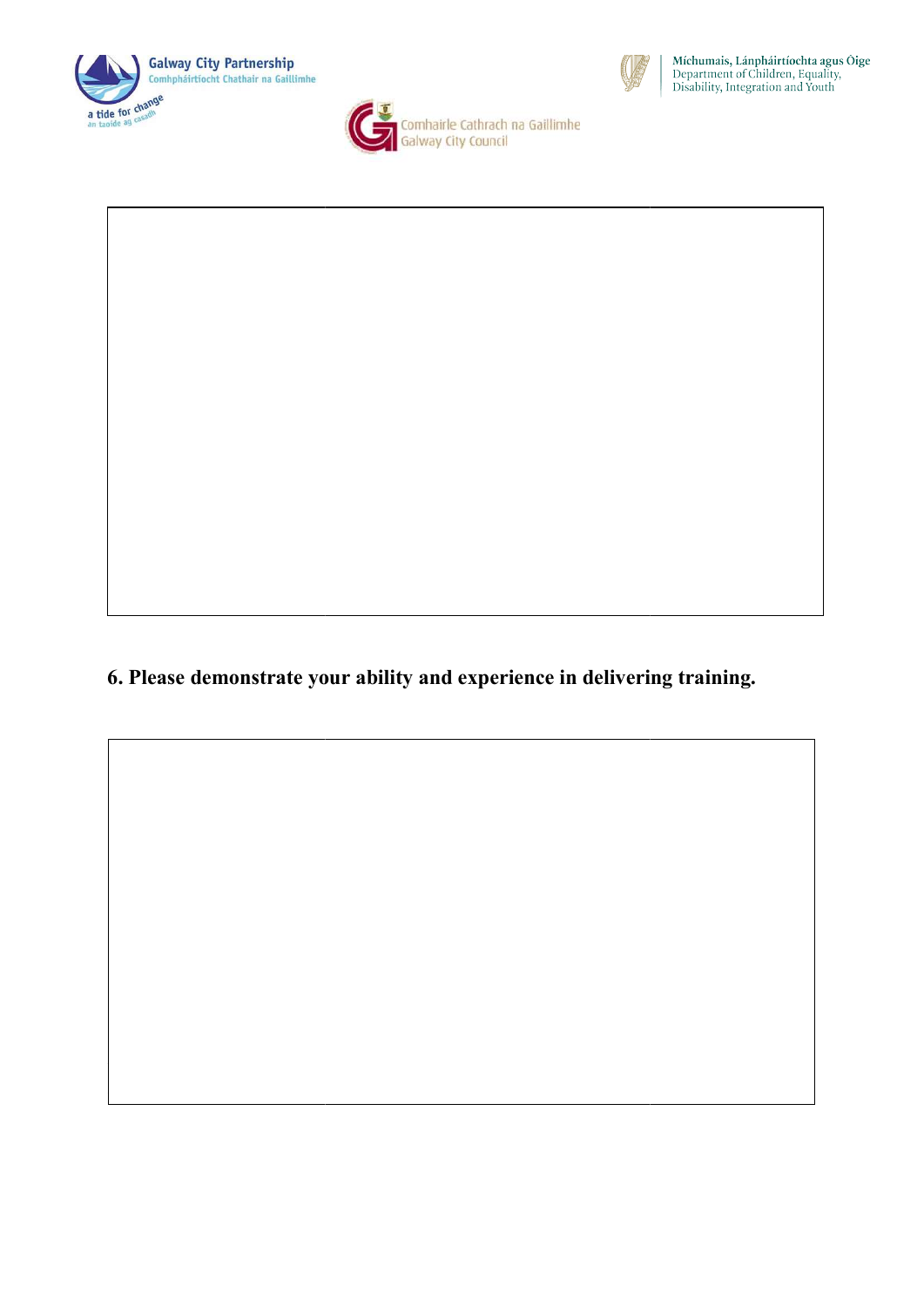



**San Comhairle Cathrach na Gaillimhe**<br>Galway City Council



# 8. Describe yourself as a worker and give <u>examples</u> to support this description.

Please return your completed application by Friday 29<sup>th</sup> April 2022 at 5.00 pm to: